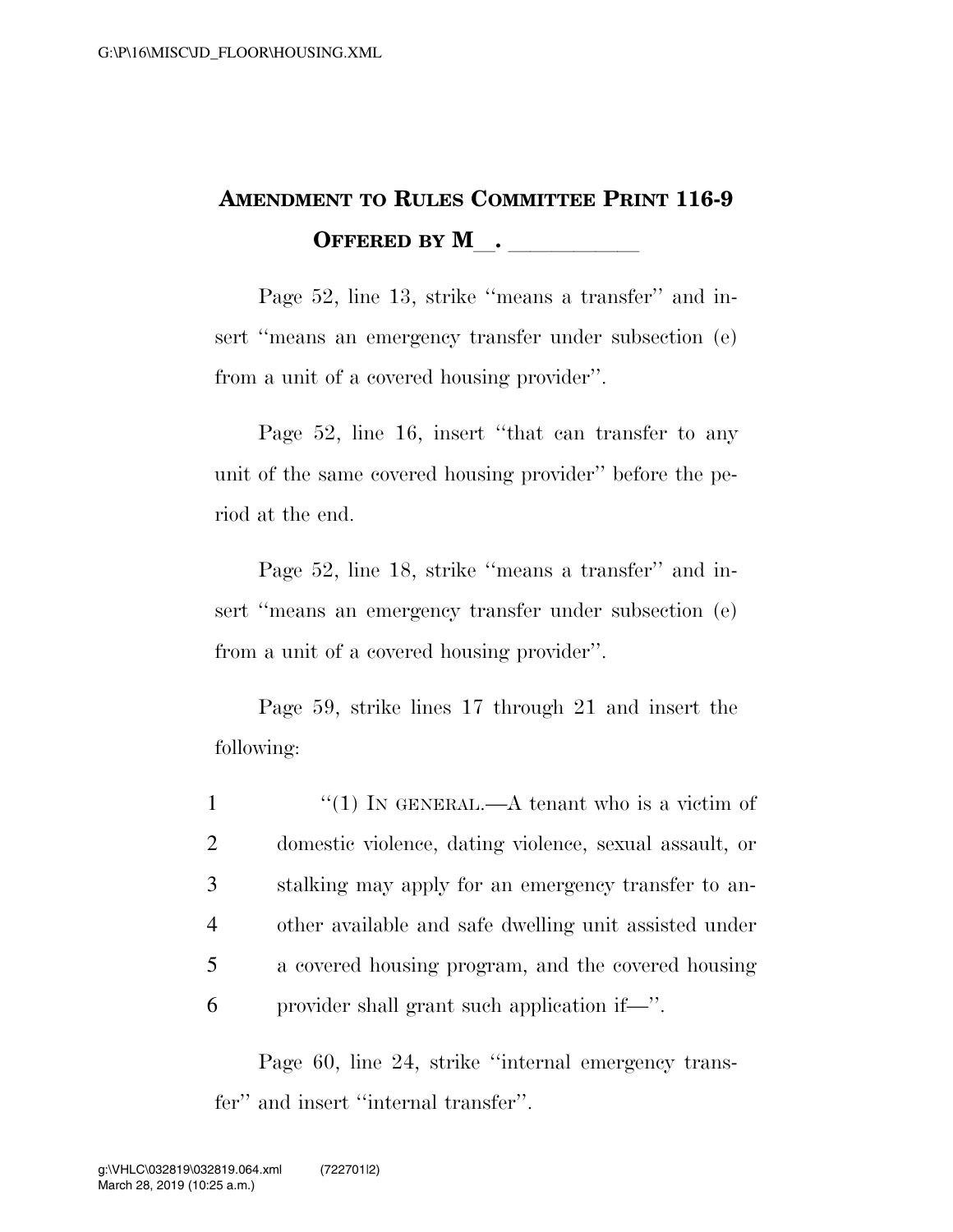Page 61, beginning on line 4, strike ''internal emergency transfer'' and insert ''internal transfer''.

Page 61, beginning on line 8, strike ''internal emergency transfer'' and insert ''internal transfer''.

Page 61, line 15, strike ''external emergency transfer'' and insert ''external transfer''.

Page 62, beginning on line 1, strike ''internal emergency transfer'' and insert ''internal transfer''.

Page 62, line 3, strike ''external emergency transfer'' and insert ''external transfer''.

Page 62, line 5, strike ''internal emergency transfer'' and insert ''internal transfer''.

Page 62, line 6, strike ''external emergency transfer'' and insert ''external transfer''.

Page 62, line 8, strike ''emergency''.

Page 62, line 11, strike ''emergency''.

Page 63, line 9, strike ''emergency''.

Page 63, line 15, strike ''emergency''.

Page 63, line 18, strike ''emergency''.

Page 69, line 19, strike ''subsection'' and insert "section".